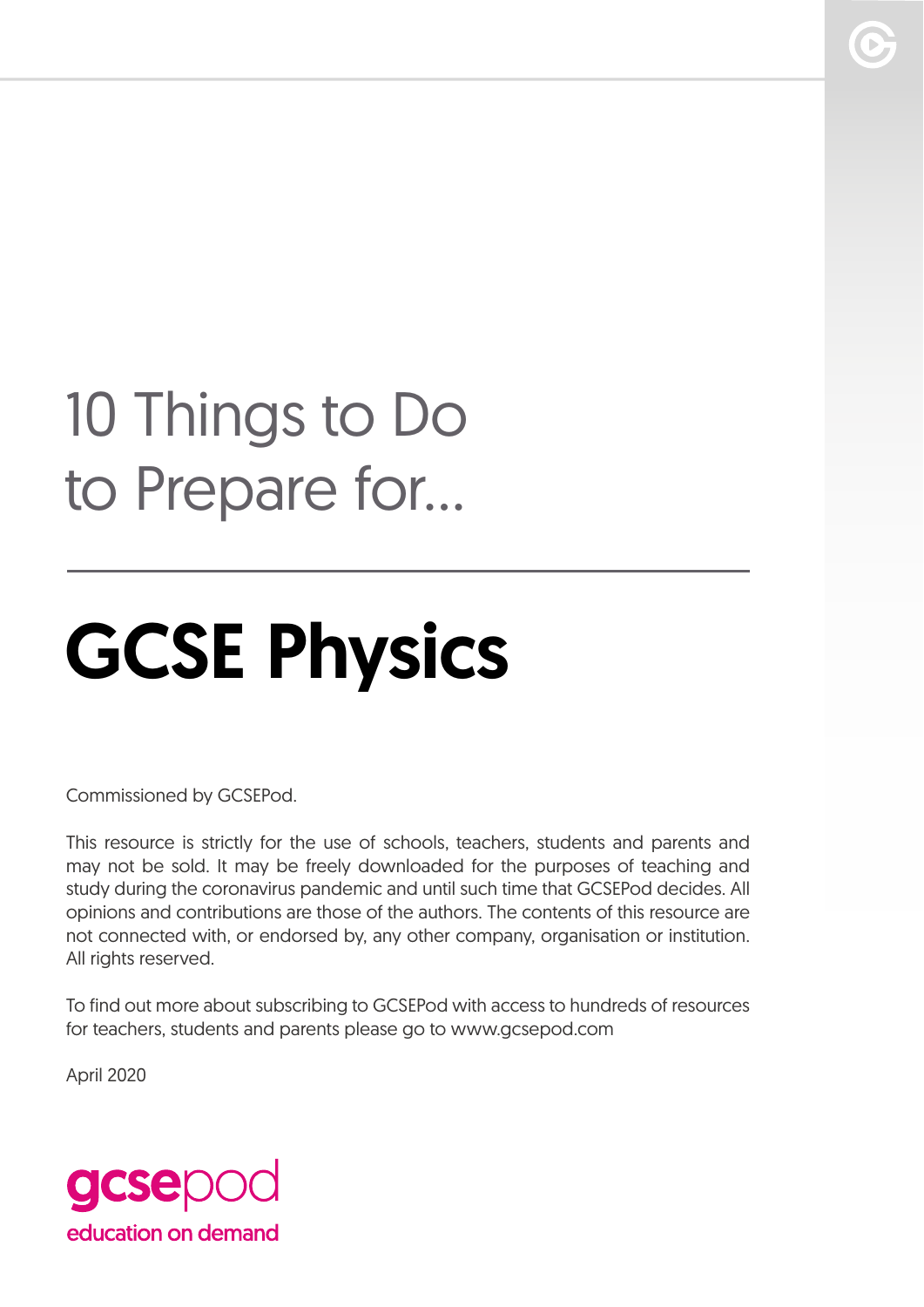### **Activities**

If you're about to start, or have just started, your GCSE Physics course then there are some things it would be good for you to spend a bit of time on.

Here are some questions for you to have a go at – they're designed to get you thinking. Some of the answers you might already know but some of the others might need some thought - and you might need to do a bit of research too.

Don't worry if you can't do them all, but do have a go.

#### 1. Testing magnets

Imagine you had a tray of assorted items – bits of metal, pieces of wood, bits of plastic, etc. You've been told that several of the items are magnets and that your job is to sort them all out into three groups: magnets, magnetic items and nonmagnetic items. Suggest how you could do this.

#### 2. Magnetic forces and fields

Some magnets are bar magnets but they can be other shapes too. These ones are circular magnets, with the North pole on one face and the South pole on the other.

a. Look at this arrangement of circular magnets (right). The upper surface of the top magnet is a South pole. Make a quick sketch of the set up and see if you can label all of the other poles as either North or South.



- b. Now look at this arrangement (left). The upper surface of the top magnet is a South pole. Again, make a sketch and label all of the poles.
- c. On this sketch, see if you can add the magnetic field lines in the gaps between the magnets. Remember that the lines go from North to South.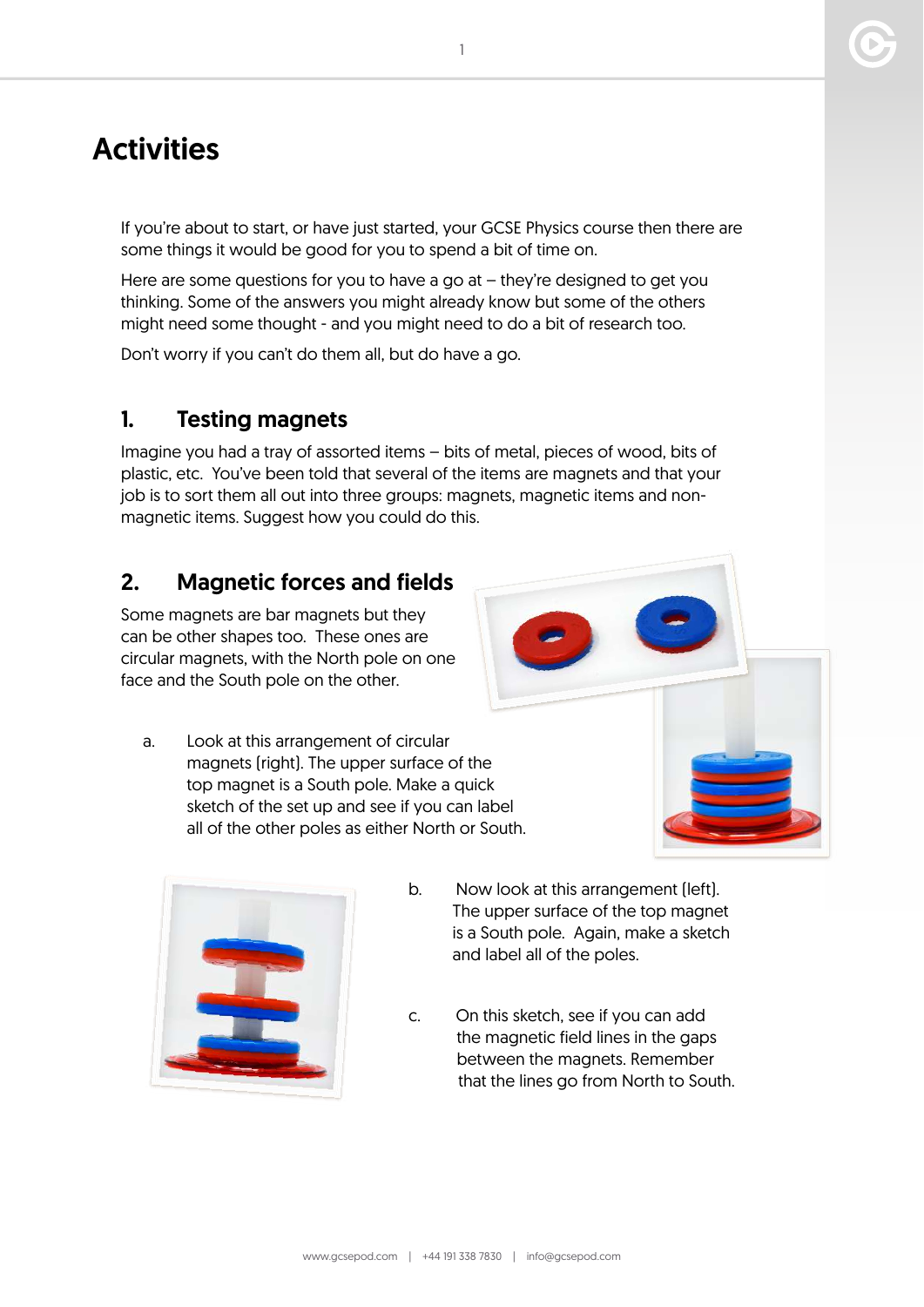#### 3. Distance, speed and time

Rebecca walks from home to the shop to buy some fruit and a bottle of milk, which she then brings home. Using an app on her phone she can measure the distance she has walked. On a graph, the data looks like this:



#### a. What units have been used to measure:

- i. Distance?
- ii. Time?
- b. How far does Rebecca live from the shop?
- c. Look at the graph and use it to work out:
	- i. How long it takes her to walk to the shop.
	- ii. How long it takes her to walk back.
	- iii. How long she spends at the shop.
- d. We can do some calculations on her speed.
	- i. What is the formula to work out speed from distance and time?
	- ii. Look at the units of distance and time; what units will speed be in if it is worked out from these?
	- iii. What is her speed when walking to the shop?
	- iv. What is her speed when walking back?
- e. Acceleration is a measure of how speed is changing.
	- i. At which points on the graph is there a change of speed?
	- ii. Explain how you recognised those.

2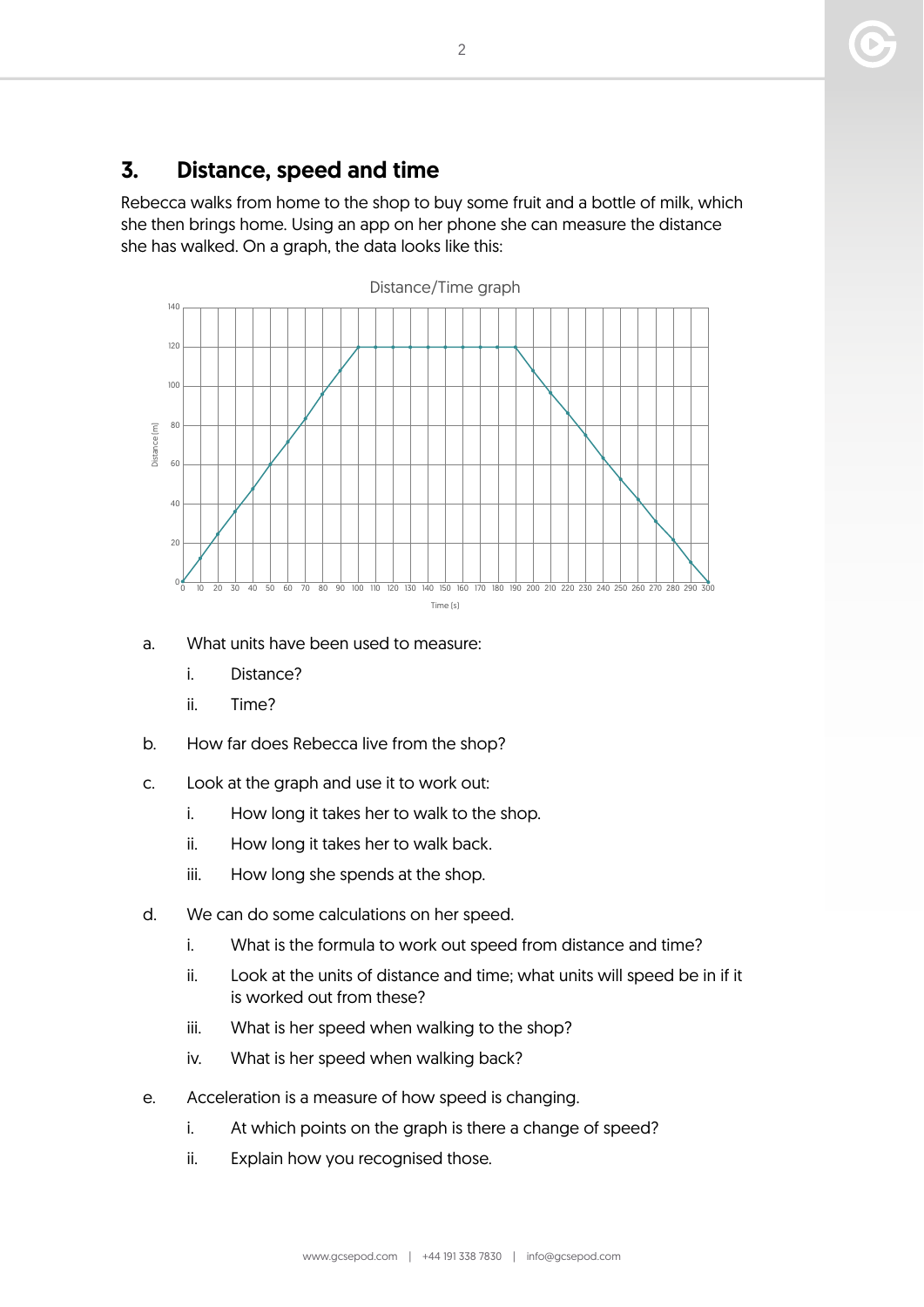#### 4. Motion

This picture shows an experiment to investigate motion. A model railway wagon has been set up on a length of track.

There is a pulley at the end of the track.

Some weights are attached by means of a piece of string to the wagon; the string goes over the pulley. When the weights are released the wagon accelerates along the track.



- a. What will happen to the speed of the wagon as it travels along the track?
- b. How do you think the motion would alter if the experiment was repeated with a larger weight? Try to use the words 'speed' and 'acceleration' in your answer.
- c. This is a picture of the wagon on the track.



- i. Which direction is the force due to the weights acting?
- ii. Do a simple sketch of the wagon and show this force by means of an arrow to show the direction it is acting in.
- iii. There are other forces acting on the wagon as well friction and air resistance. Add arrows to your diagram to show these too.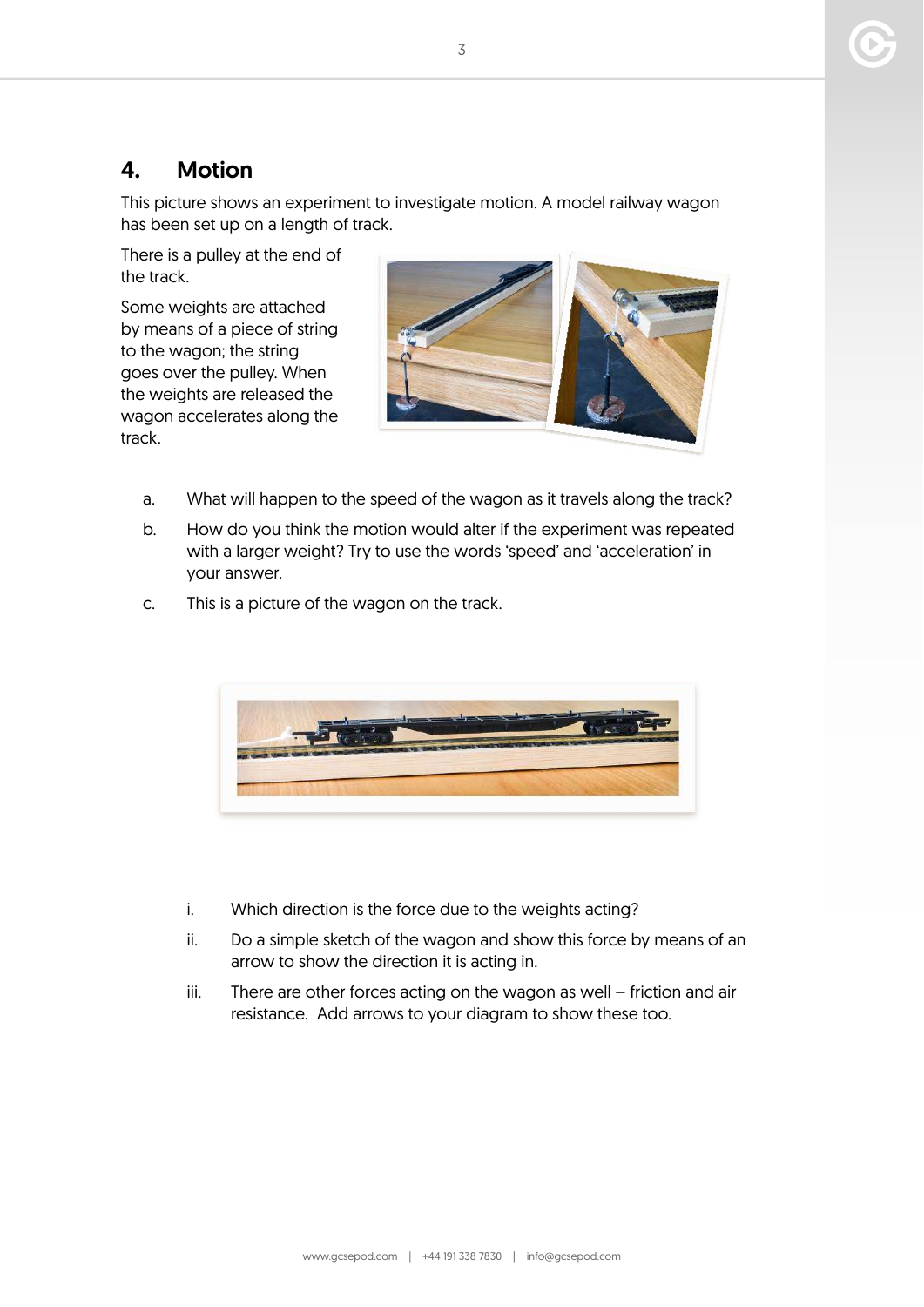#### 5. Motion and road safety

This chart is from the Highway Code:

|                                                                                                   | <b>Typical Stopping Distances</b> |                 |                                               |                          |                                                     |                                                                                                                                                                                                        |                                                        |  |
|---------------------------------------------------------------------------------------------------|-----------------------------------|-----------------|-----------------------------------------------|--------------------------|-----------------------------------------------------|--------------------------------------------------------------------------------------------------------------------------------------------------------------------------------------------------------|--------------------------------------------------------|--|
| 20 mph<br>$= 12$ metres (40 feet)<br>$\frac{1}{2}$ 6 m<br>6m<br>or three car lengths<br>(32 km/h) |                                   |                 |                                               |                          |                                                     | The distances shown are a general guide. The distance will depend on<br>your attention (thinking distance), the road surface, the weather conditions<br>and the condition of your vehicle at the time. |                                                        |  |
| 30 mph<br>$(48 \text{ km/h})$<br>40 mph                                                           | 9 <sub>m</sub>                    | 14 <sub>m</sub> | $= 23$ metres (75 feet)<br>or six car lengths | $= 36$ metres (118 feet) |                                                     | <b>Thinking Distance</b>                                                                                                                                                                               | <b>Braking Distance</b>                                |  |
| (64 km/h)                                                                                         | 12 <sub>m</sub>                   |                 | 24 m                                          | or nine car lengths      |                                                     |                                                                                                                                                                                                        | Average car length $=$ 4 metres (13 feet)              |  |
| 50 mph<br>(80 km/h)                                                                               | 15 <sub>m</sub>                   |                 | 38 m                                          |                          | $= 53$ metres (175 feet)<br>or thirteen car lengths |                                                                                                                                                                                                        |                                                        |  |
| 60 mph<br>(96 km/h)                                                                               | 18 <sub>m</sub>                   |                 |                                               | 55 <sub>m</sub>          |                                                     | $= 73$ metres (240 feet)<br>or eighteen car lengths                                                                                                                                                    |                                                        |  |
| 70 mph<br>$(112 \text{ km/h})$                                                                    | 21 m                              |                 |                                               |                          | 75 <sub>m</sub>                                     |                                                                                                                                                                                                        | $= 96$ metres (315 feet)<br>or twenty-four car lengths |  |

Source: http://www.thedrivingtests.co.uk/theory-test/highway-code/stopping-distances/Distances.pdf

It shows how far a car travelling at various speeds will travel before it comes to rest if the driver suddenly sees something on the road ahead. People wanting to get a driving licence have to be familiar with this.

Look at the chart and see if you can work out:

- a. What units are being used to measure:
	- i. Distance?
	- ii. Speed?

The chart shows the thinking distance and the braking distance. The thinking distance is the distance the car travels whilst the driver is reacting.

- b. How does the speed of the car alter whilst it is covering the thinking distance?
- c. What might affect a driver's reaction time?
- d. Eric says, "I think that doubling the speed doubles the thinking distance."
	- i. Look at the table and find evidence to decide if he is right.
	- ii. Why do you think the thinking distance increases at higher speeds?

The braking distance is the distance the car travels whilst it is slowing down.

- e. Felicity says, "I think that if the speed is twice as great then the braking distance is four times as great." Look at the table and find evidence to decide if she is right.
- f. Which of these distances (the thinking distance and the braking distance) will alter if the roads are wet?
- g. Write down a formula to show how stopping distance is calculated from braking distance and thinking distance.

4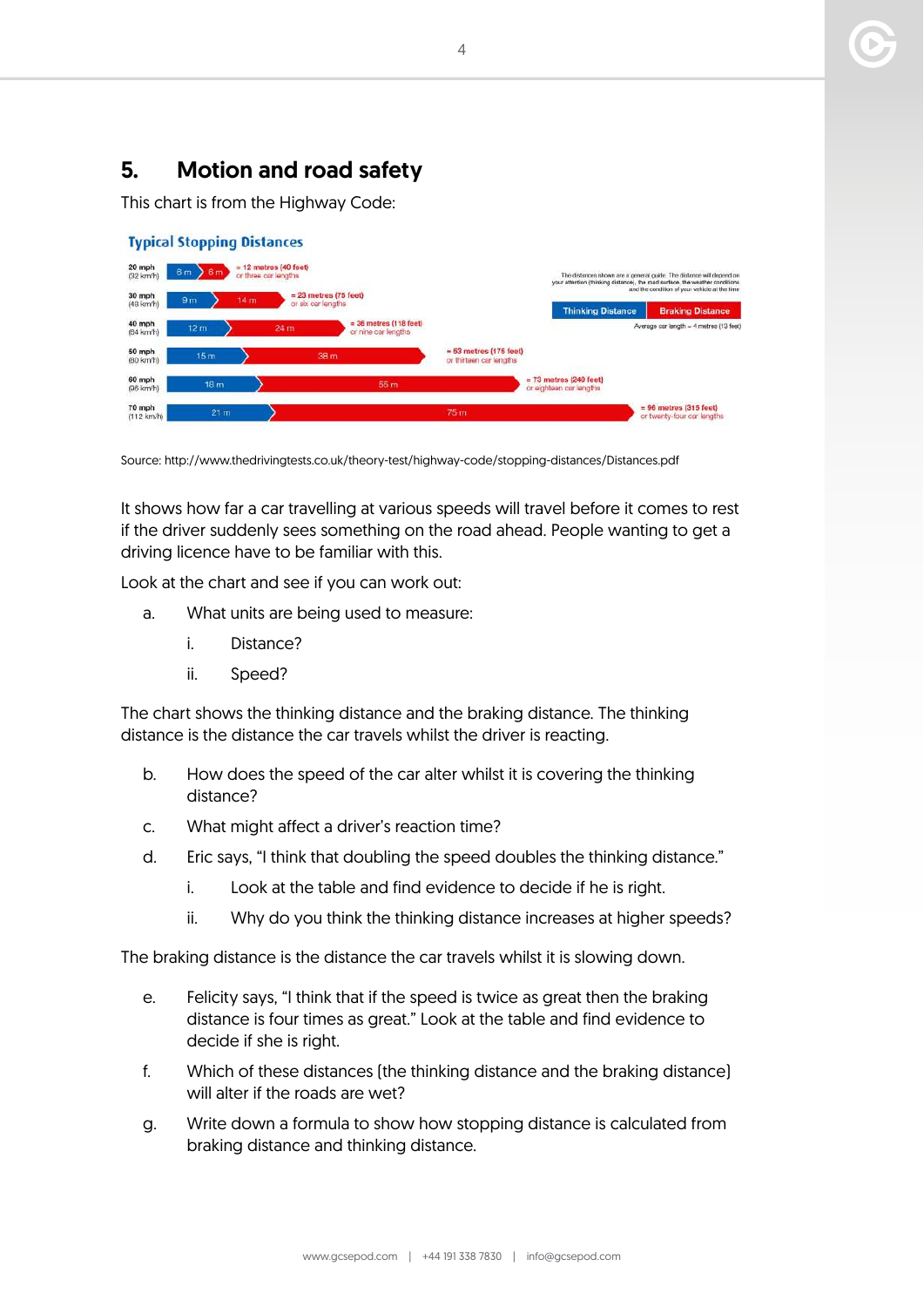#### 6. Circuit symbols

It is useful when drawing circuits to use symbols rather than having to draw pictures of the actual components every time. Here are some symbols; see if you can work out what each of them means. Some of them you may know but others you may have to research.



#### 7. Circuits

These questions are about current flowing in a circuit. You may have done some work on this either using batteries or power packs. The questions refer to batteries, but the ideas are the same if power packs were used instead.

- a. Draw a circuit with a battery, a switch and a bulb. Imagine setting this up and getting the bulb to light. Think of the bulb as being at 'normal brightness'.
- b. Now draw another circuit with a battery, a switch and two bulbs in series. Describe the brightness of these bulbs in relation to 'normal brightness'.
- c. Now draw a circuit with a battery, a switch and two bulbs in parallel. Describe the brightness of these bulbs in relation to 'normal brightness'.
- d. Imagine that one of the bulbs was faulty and had stopped working. Describe how this would affect:
	- i. The series circuit in part (b)
	- ii. The parallel circuit in part (c)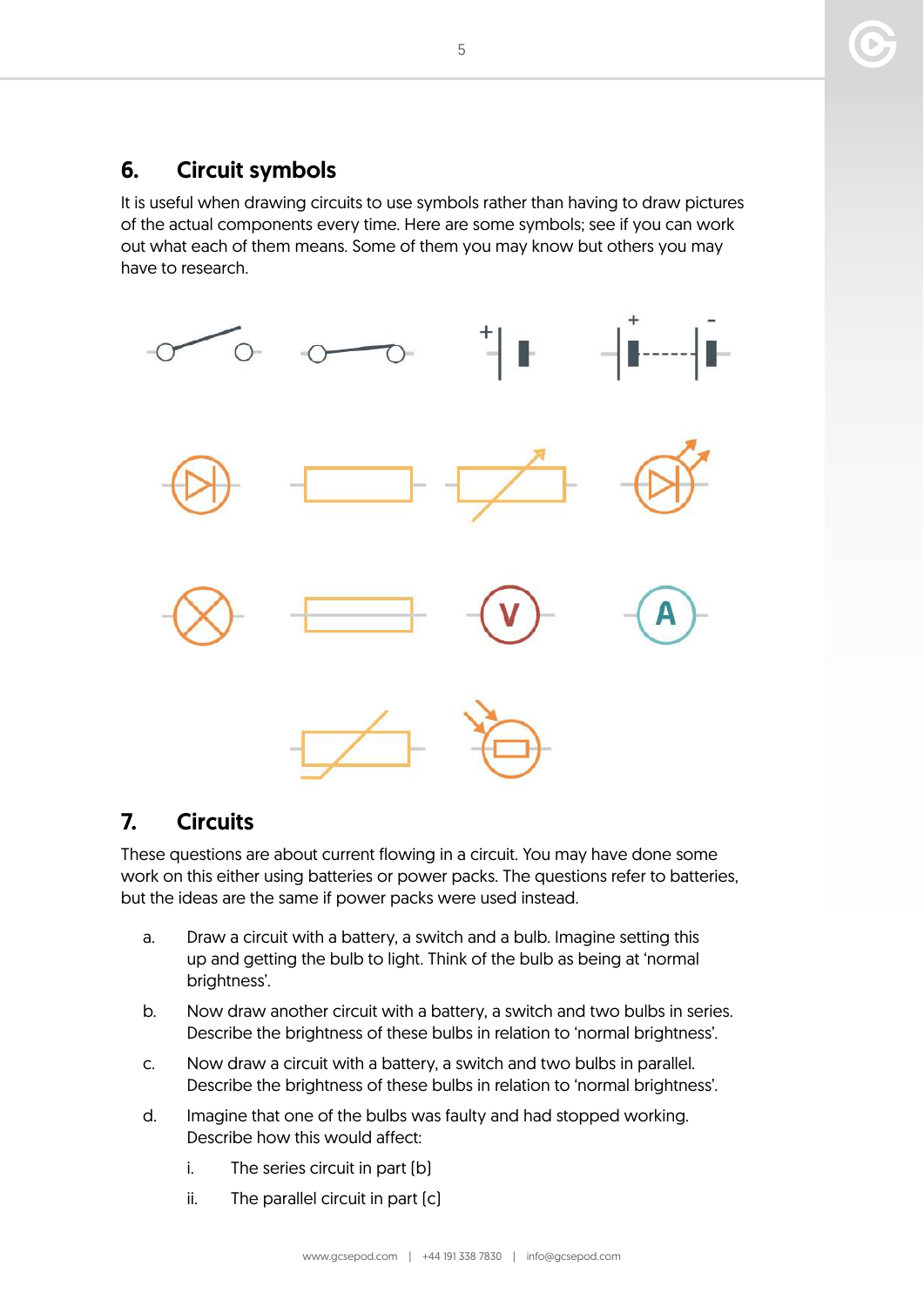e. In the mains electricity circuit in a classroom or in the home various appliances can be plugged in. Suggest whether this is a series or a parallel circuit and explain your answer.

#### 8. Pressure in solids

Lucy has a job driving large machinery on building sites. She drives a huge caterpillar tractor with wide tracks that will go over soft mud. She goes to work on a bike. "It's weird" she says "I spend all day driving over soft mud without any difficulty but when it's time to go home there's no way I can ride my bike on this ground. I just sink in, even though me and my bike weigh a fraction of the tractor."

Explain why the bike gets stuck in the mud and the tracked vehicle doesn't. Your answer should include the words 'area', 'force' and 'pressure'.

#### 9. Pressure in a liquid

This picture shows an experiment on water pressure. A large plastic bottle has had some holes made in it at different points. The bottle has been filled with water and the water is running out.

- a. What do you notice about the different jets of water?
- b. Suggest a reason for this.
- c. Three students are discussing why the jets are like this. Comment on what each of them says and indicate which you think is the best answer and why.
	- i. Anil says, "I think the water pressure is greater nearer the bottom of the bottle – that's why the upper jet comes out the shortest distance from the side of the bottle"
	- ii. Bea says, "I think the water pressure is higher up the bottle. Pressure always gets more when you go higher – that's why your ears pop in an express lift."
	- iii. Carl says, "I don't think the pressure of the water varies – nothing is compressing the water. It's just sat there in the bottle."